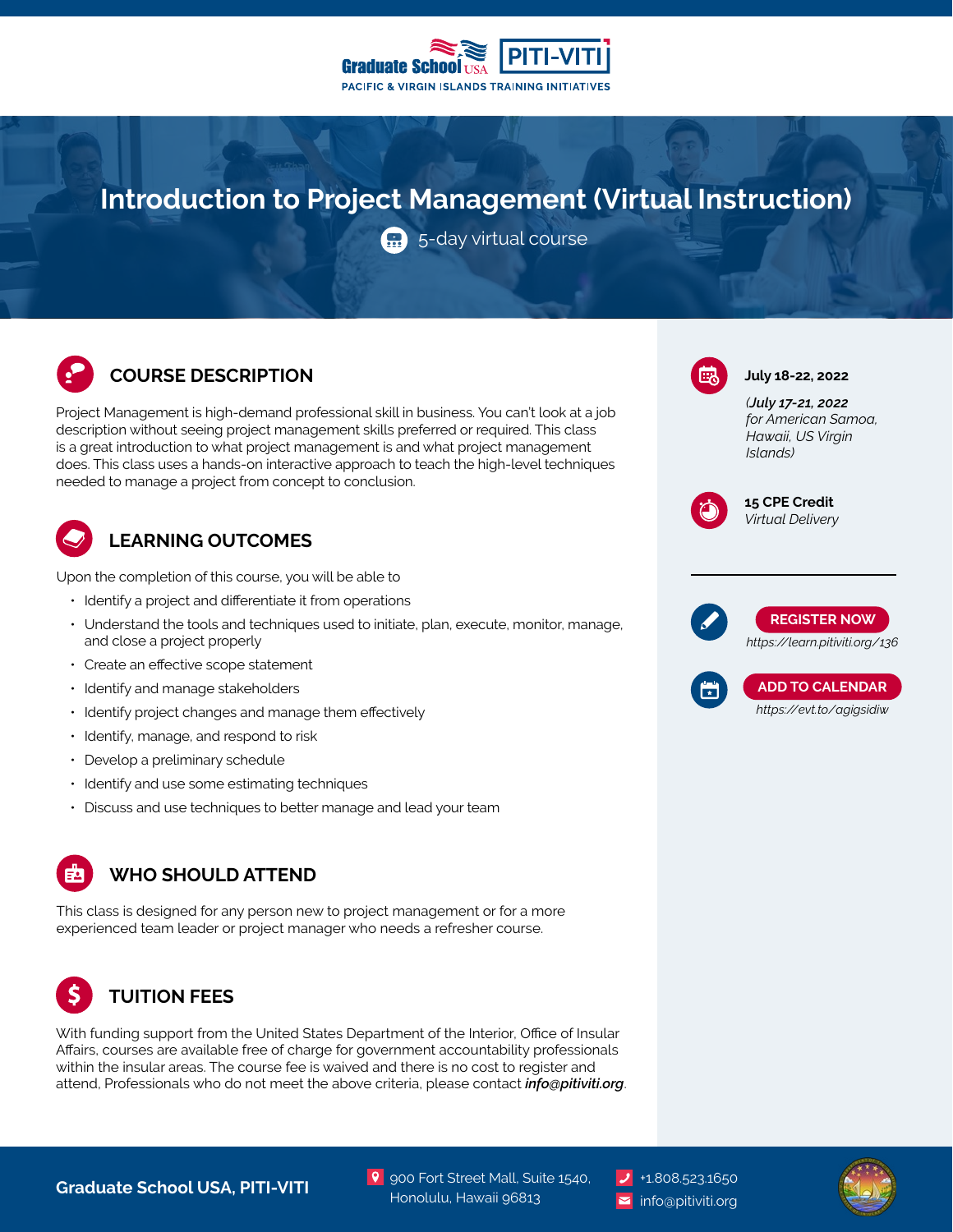

### **COURSE DATE AND TIME**

This course will be from July 18 through July 22, 2022 (Guam time). Specific training times for each jurisdiction follow below:

|                   | Palau                                     | $07/18 - 07/22$ | 9:00 a.m. - 12:00 p.m.   |
|-------------------|-------------------------------------------|-----------------|--------------------------|
| <b>O O O</b> Guam |                                           | $07/18 - 07/22$ | 10:00 a.m. - 1:00 p.m.   |
|                   | <b>A</b> C Kosrae, Pohnpei                | $07/18 - 07/22$ | 11:00 a.m. - 2:00 p.m.   |
|                   | <b>RMI</b>                                | $07/18 - 07/22$ | 12:00 p.m. - 3:00 p.m.   |
|                   | American Samoa                            | $07/17 - 07/21$ | 1:00 p.m. $-$ 4:00 p.m.  |
|                   | $\triangleq$ Hawaii                       | $07/17 - 07/21$ | $2:00$ p.m. $-5:00$ p.m. |
|                   | $\overline{\mathbf{w}}$ US Virgin Islands | $07/17 - 07/21$ | 8:00 p.m. - 11:00 p.m.   |



#### **Clarissa J. Corbin,**

#### *MCCT, MOS, MCTS, MCT, ITIL, CSM, PMP*

Clarissa has been teaching for over 25 years. She uses a wide variety of teaching strategies to motivate and to help her students learn. She began her career in elementary education. She progressed to university instruction where she taught at both Columbus State University and Boston University working directly with professional adults to improve their skills in technology, project management and business. She has continued her teaching in private business training clients worldwide as the President & CEO of Projections Consulting, Inc. Her motto is "she can't teach a person who's sleep." So, it is her job to make learning fun, interesting, and worthwhile.

Clarissa went on to work as Director of Training for a regional company and then began combining her leadership and teaching experience with curriculum development, business analysis and project management. While working with companies having diverse clients like Microsoft, Citibank, PNC Bank, Perot Systems, Synovus Trust, First Data Corporation, Abercrombie & Fitch, Symantec, and a host of governmental agencies, she successfully instructed and managed projects promulgating these emerging technologies, process improvements, leadership, management development, and IT service management strategies worldwide. She also authored and co-authored training manuals that were used nationally for these new technologies.

Clarissa served as Director of Boston University's TrainingTrack Project Management Programs for three years. She is the current owner and CEO of Projections Consulting, Inc., headquartered in Williamsburg, Virginia. Clarissa has been and remains a catalyst for new project management, service management, business analysis, management, and education initiatives.



9 900 Fort Street Mall, Suite 1540, Honolulu, Hawaii 96813